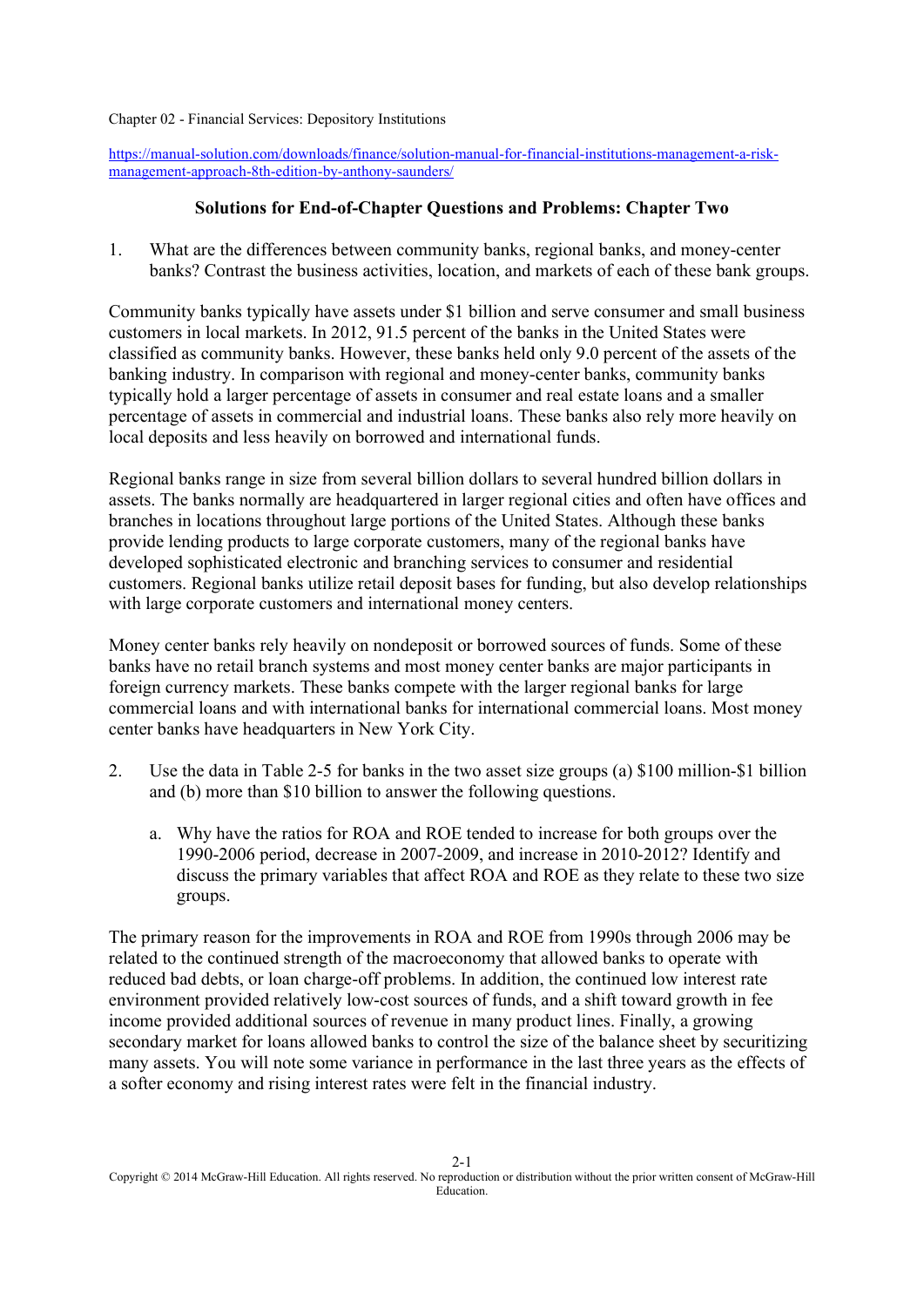https://manual-solution.com/downloads/finance/solution-manual-for-financial-institutions-management-a-riskmanagement-approach-8th-edition-by-anthony-saunders/

In the late 2000s, the U.S. economy experienced its strongest recession since the Great Depression. Commercial banks' performance deteriorated along with the economy. As mortgage borrowers defaulted on their mortgages, financial institutions that held these "toxic" mortgages and "toxic" credit derivatives (in the form of mortgage backed securities) started announcing huge losses on them. Losses from the falling value of OBS securities reached over \$1 trillion worldwide through 2009. Bigger banks held more of these toxic assets and, thus, experienced larger losses in income in 2008. As a result, they tended to see lower, and even negative, ROAs and ROEs during this period. Losses resulted in the failure, acquisition, or bailout of some of the largest FIs and a near meltdown of the world's financial and economic systems.

As the economy recovered in 2010-2012, ROA and ROE returned closer to their pre-crisis levels. The recovery occurred quicker for bigger banks that received more government assistance and monitoring throughout the crisis. The biggest banks' ROAs and ROEs returned to positive by 2009, while the smaller banks' ROAs and ROEs remained negative until 2010.

b. Why is ROA for the smaller banks generally larger than ROA for the large banks?

Small banks historically have benefited from a larger spread between the cost of funds and the rate on assets, each of which is caused by the less severe competition in the localized markets. In addition, small banks have been able to control credit risk more efficiently and to operate with less overhead expense than large banks.

c. Why is the ratio for ROE consistently larger for the large bank group?

ROE is defined as net income divided by total equity, or ROA times the ratio of assets to equity. Because large banks typically operate with less equity per dollar of assets, net income per dollar of equity is larger.

 d. Using the information on ROE decomposition in Appendix 2A, calculate the ratio of equity to total assets for each of the two bank groups for the period 1990-2012. Why has there been such dramatic change in the values over this time period, and why is there a difference in the size of the ratio for the two groups?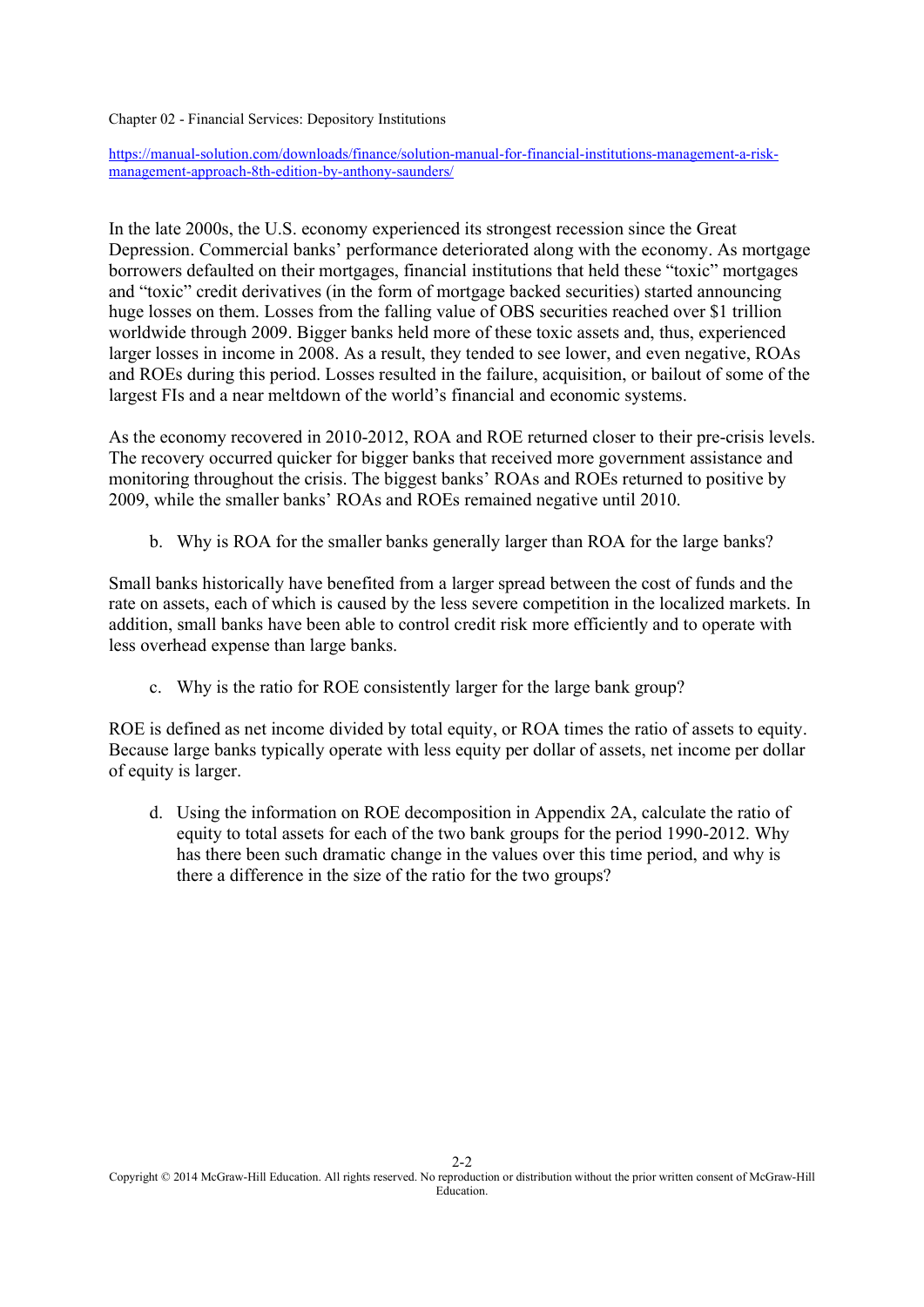https://manual-solution.com/downloads/finance/solution-manual-for-financial-institutions-management-a-riskmanagement-approach-8th-edition-by-anthony-saunders/

# $ROE = ROA \times (Total Assets/Equity)$ Therefore, (Equity/Total Assets) = ROA/ROE

|             | \$100 million - \$1 Billion |            |           | Over \$10 Billion |            |            |                  |           |
|-------------|-----------------------------|------------|-----------|-------------------|------------|------------|------------------|-----------|
| <u>Year</u> | <b>ROE</b>                  | <b>ROA</b> | TA/Equity | Equity/TA         | <b>ROE</b> | <b>ROA</b> | <b>TA/Equity</b> | Equity/TA |
| 1990        | 9.95%                       | 0.78%      | 12.76     | 7.84%             | 6.68%      | 0.38%      | 17.58            | 5.69%     |
| 1995        | 13.48%                      | 1.25%      | 10.78     | 9.27%             | 15.60%     | 1.10%      | 14.18            | 7.05%     |
| 2000        | 13.56%                      | 1.28%      | 10.59     | 9.44%             | 14.42%     | 1.16%      | 12.43            | 8.04%     |
| 2001        | 12.24%                      | 1.20%      | 10.20     | 9.80%             | 13.43%     | 1.13%      | 11.88            | 8.41%     |
| 2003        | 12.80%                      | 1.27%      | 10.08     | 9.92%             | 16.37%     | 1.42%      | 11.53            | 8.67%     |
| 2006        | 12.20%                      | 1.24%      | 9.84      | 10.16%            | 13.40%     | 1.35%      | 9.93             | 10.07%    |
| 2007        | 10.34%                      | 1.06%      | 9.75      | 10.25%            | 9.22%      | 0.92%      | 10.02            | 9.98%     |
| 2008        | 3.68%                       | 0.38%      | 9.68      | 10.32%            | 1.70%      | 0.16%      | 10.62            | 9.41%     |
| 2009        | $-0.15%$                    | $-0.01%$   | 15.00     | 6.67%             | 1.44%      | 0.15%      | 9.71             | 10.29%    |
| 2010        | 3.35%                       | 0.36%      | 9.31      | 10.75%            | 6.78%      | 0.75%      | 9.60             | 10.42%    |
| 2012        | 8.36%                       | 0.78%      | 10.72     | 9.33%             | 8.97%      | 1.01%      | 8.88             | 11.26%    |
|             |                             |            |           |                   |            |            |                  |           |

The growth in the equity to total assets ratio has occurred primarily because of the increased profitability of the entire banking industry and (particularly during the financial crisis) the encouragement of regulators to increase the amount of equity financing in the banks. Increased fee income, reduced loan loss reserves, and a low, stable interest rate environment have produced the increased profitability which in turn has allowed banks to increase equity through retained earnings.

Smaller banks tend to have a higher equity ratio because they have more limited asset growth opportunities, generally have less diverse sources of funds, and historically have had greater profitability than larger banks.

3. What factors caused the decrease in loan volume relative to other assets on the balance sheets of commercial banks? How has each of these factors been related to the change and development of the financial services industry during the 1990s and 2000s? What strategic changes have banks implemented to deal with changes in the financial services environment?

Corporations have utilized the commercial paper markets with increased frequency rather than borrow from banks. In addition, many banks have sold loan packages directly into the capital markets (securitization) as a method to reduce balance sheet risks and to improve liquidity. Finally, the decrease in loan volume during the early 1990s and 2000s was due in part to the short recession in 2001 and the much stronger recession and financial crisis in 2007-2009.

Further, as deregulation of the financial services industry occurred during the 1990s, the position of banks as the primary financial services provider eroded. Banks of all sizes have increased the use of off-balance-sheet activities in an effort to generate additional fee income. Letters of credit, futures, options, swaps, and other derivative products are not reflected on the balance sheet, but do provide fee income for the banks.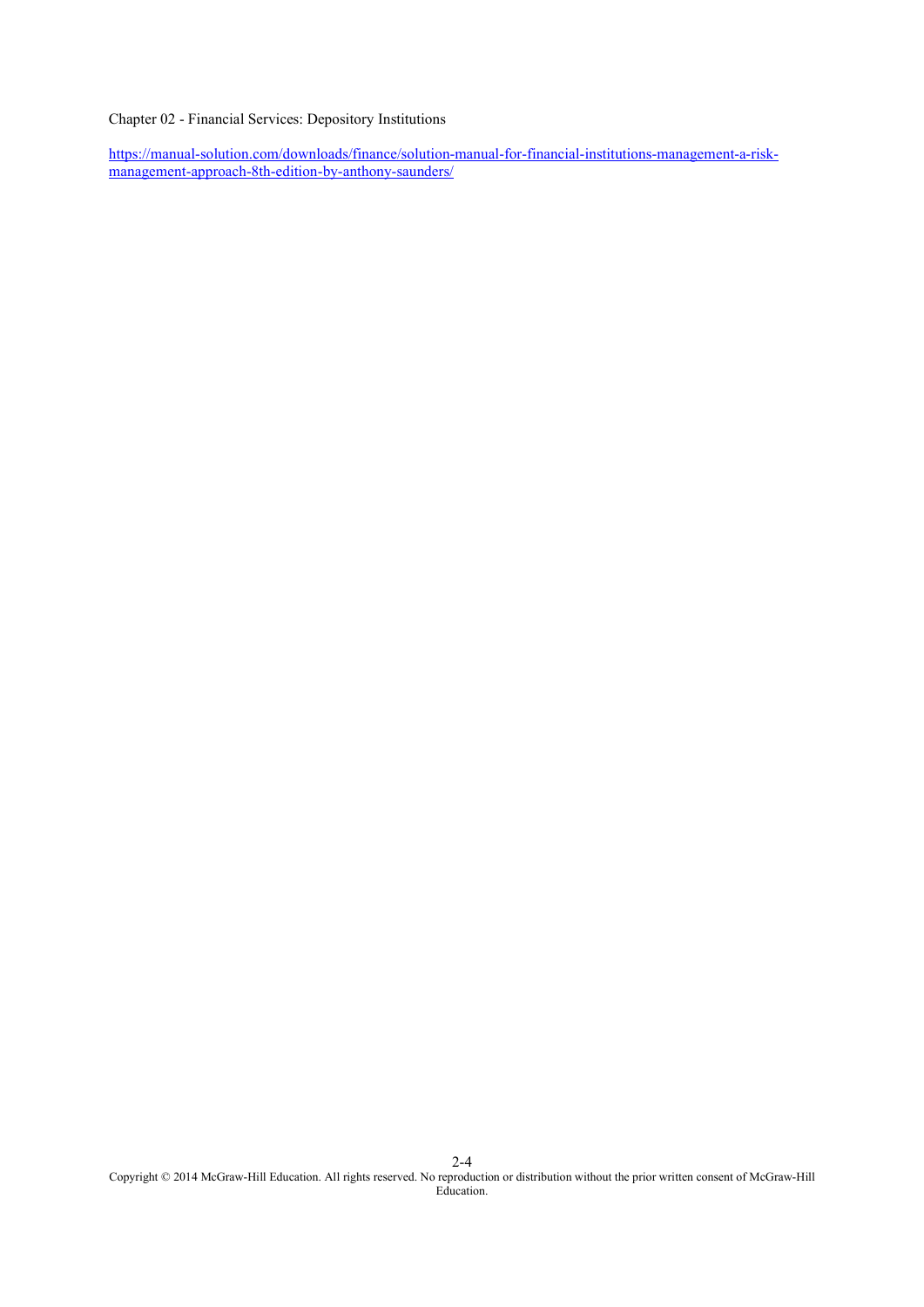https://manual-solution.com/downloads/finance/solution-manual-for-financial-institutions-management-a-riskmanagement-approach-8th-edition-by-anthony-saunders/

4. What are the major uses of funds for commercial banks in the United States? What are the primary risks to a bank caused by each of these? Which of the risks is most critical to the continuing operation of a bank?

Loans and investment securities continue to be the primary assets of the banking industry. Commercial loans are relatively more important for the larger banks, while consumer, small business loans, and residential mortgages are more important for small banks. Each of these types of loans creates credit, and to varying extents, liquidity risks for the banks. The security portfolio normally is a source of liquidity and interest rate risk, especially with the increased use of various types of mortgage-backed securities and structured notes. In certain environments, each of these risks can create operational and performance problems for a bank.

5. What are the major sources of funds for commercial banks in the United States? How is the landscape for these funds changing and why?

The primary sources of funds are deposits and borrowed funds. Small banks rely more heavily on transaction, savings, and retail time deposits, while large banks tend to utilize large, negotiable time deposits and nondeposit liabilities such as federal funds and repurchase agreements. The supply of nontransaction deposits is shrinking because of the increased use by small savers of higher-yielding money market mutual funds.

6. What are the three major segments of deposit funding? How are these segments changing over time? Why? What strategic impact do these changes have on the profitable operation of a bank?

Transaction accounts include deposits that do not pay interest and NOW accounts that pay interest. Retail savings accounts include passbook savings accounts and small, nonnegotiable time deposits. Large time deposits include negotiable certificates of deposits that can be resold in the secondary market. The importance of transaction and retail accounts is shrinking due to the direct investment in money market mutual funds by individual investors. The changes in the deposit markets coincide with the efforts to constrain the growth on the asset side of the balance sheet.

7. How does the liability maturity structure of a bank's balance sheet compare with the maturity structure of the asset portfolio? What risks are created or intensified by these differences?

Deposit and nondeposit liabilities tend to have shorter maturities than assets such as loans. The maturity mismatch creates varying degrees of interest rate risk and liquidity risk.

8. The following balance sheet accounts (in millions of dollars) have been taken from the annual report for a U.S. bank. Arrange the accounts in balance sheet order and determine the value of total assets. Based on the balance sheet structure, would you classify this bank as a community bank, regional bank, or money center bank?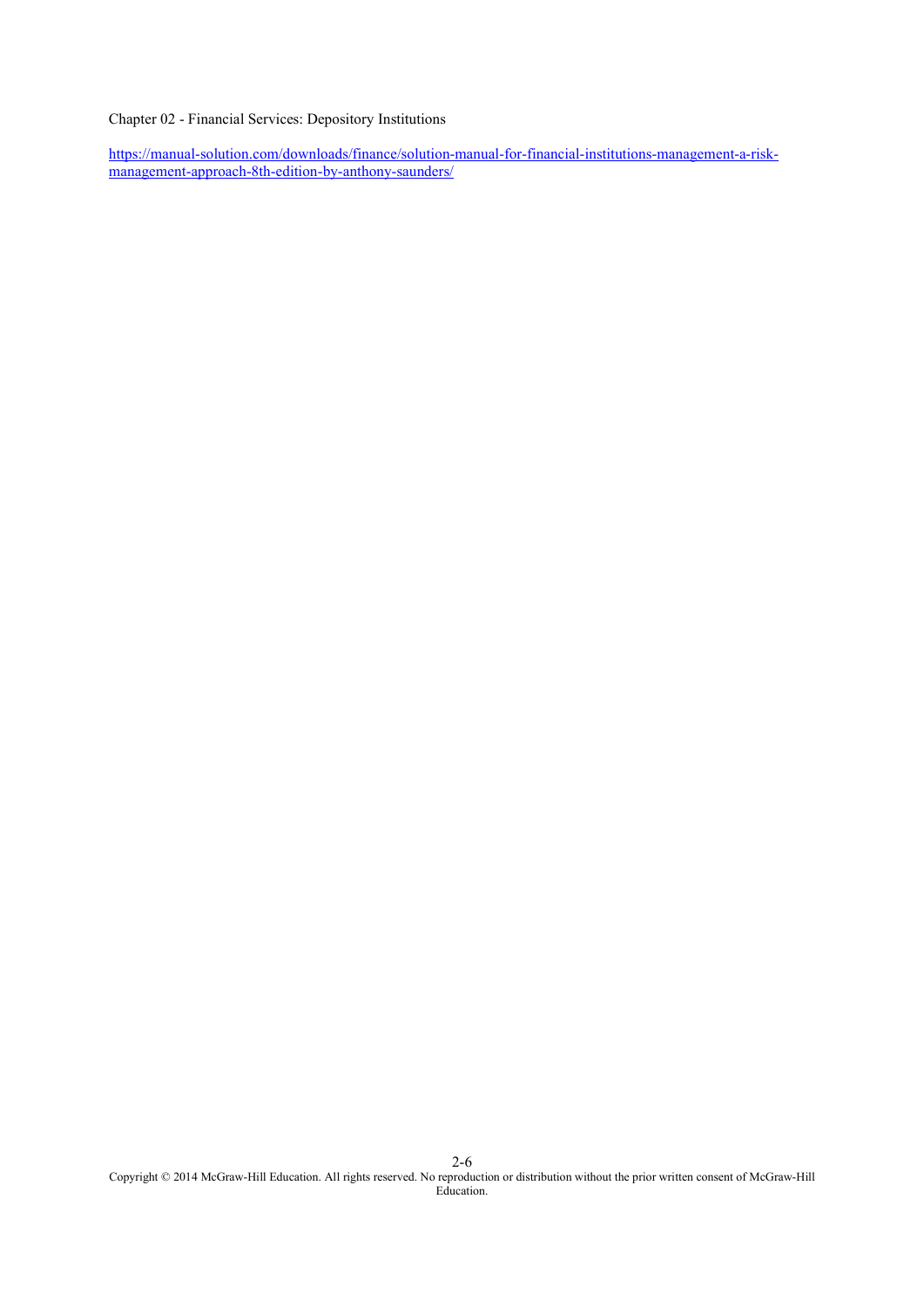https://manual-solution.com/downloads/finance/solution-manual-for-financial-institutions-management-a-riskmanagement-approach-8th-edition-by-anthony-saunders/

| Assets                |          | <b>Liabilities and Equity</b>                |          |
|-----------------------|----------|----------------------------------------------|----------|
| Cash                  | \$2,660  | Demand deposits                              | \$5,939  |
| Fed funds sold        | 110      | NOW accounts                                 | 12,816   |
| Investment securities | 5,334    | Savings deposits                             | 3,292    |
| Net loans             | 29,981   | Certificates of deposit<br>(under \$100,000) | 9,853    |
| Intangible assets     | 758      | Other time deposits                          | 2,333    |
| Other assets          | 1,633    | Short-term borrowing                         | 2,080    |
| <b>Premises</b>       | 1,078    | <b>Other liabilities</b>                     | 778      |
| Total assets          | \$41,554 | Long-term debt                               | 1,191    |
|                       |          | Equity                                       | 3,272    |
|                       |          | Total liab. and equity                       | \$41,554 |
|                       |          |                                              |          |

This bank has funded the assets primarily with transaction and savings deposits. The certificates of deposit could be either retail or corporate (negotiable). The bank has very little  $(\sim 5$  percent) borrowed funds. On the asset side, about 72 percent of total assets is in the loan portfolio, but there is no information about the type of loans. The bank actually is a small regional bank with \$41.5 billion in assets, but the asset structure could easily be a community bank if the numbers were denominated in millions, e.g., \$41.5 million in assets.

9. What types of activities are normally classified as off-balance-sheet (OBS) activities?

Off-balance-sheet activities include the issuance of guarantees that may be called into play at a future time, and the commitment to lend at a future time if the borrower desires.

a. How does an OBS activity move onto the balance sheet as an asset or liability?

The activity becomes an asset or a liability upon the occurrence of a contingent event, which may not be in the control of the bank. In most cases, the other party involved with the original agreement will call upon the bank to honor its original commitment.

b. What are the benefits of OBS activities to a bank?

The initial benefit is the fee that the bank charges when making the commitment. If the bank is required to honor the commitment, the normal interest rate structure will apply to the commitment as it moves onto the balance sheet. Since the initial commitment does not appear on the balance sheet, the bank avoids the need to fund the asset with either deposits or equity. Thus, the bank avoids possible additional reserve requirement balances and deposit insurance premiums, while improving the earnings stream of the bank.

c. What are the risks of OBS activities to a bank?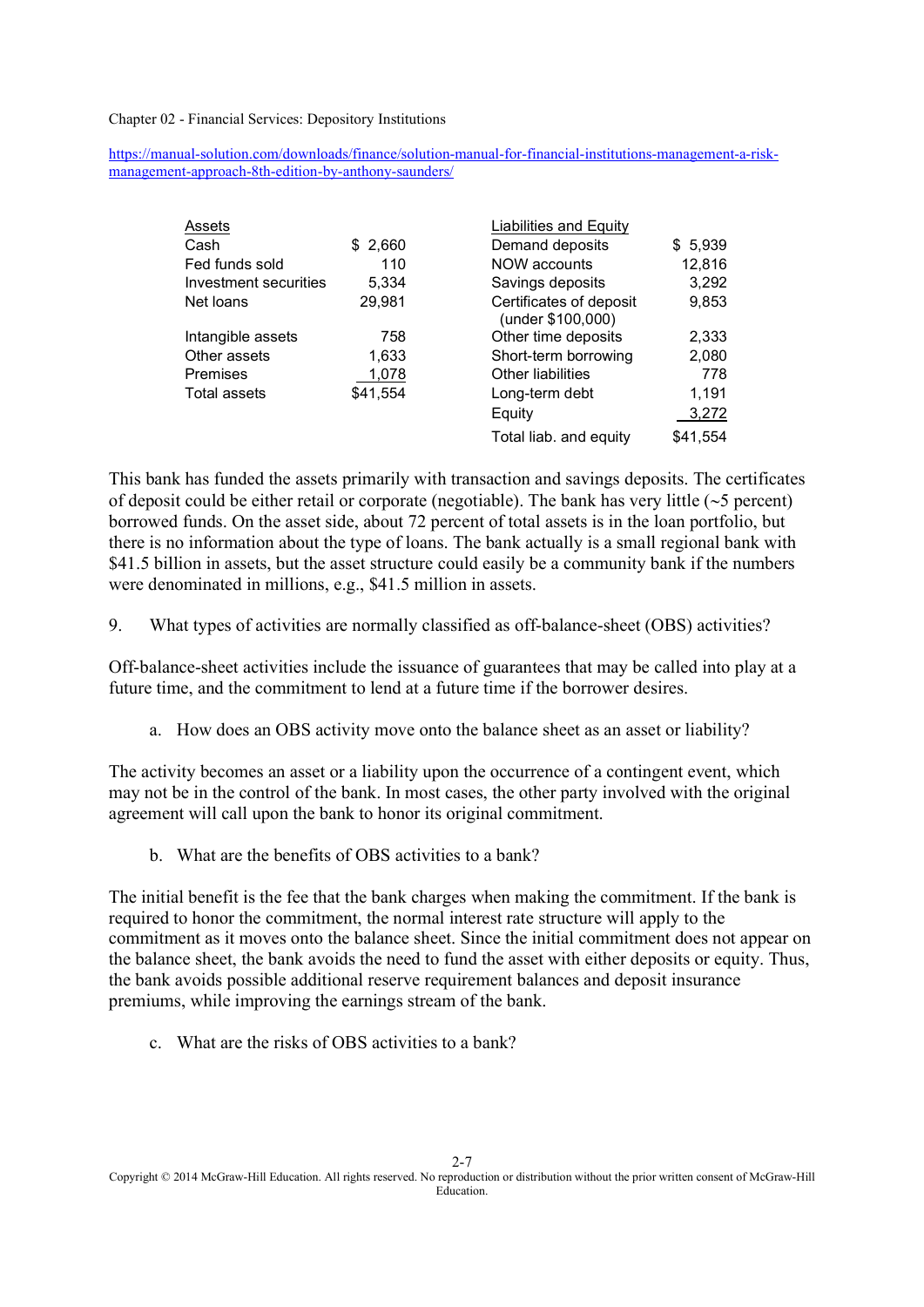https://manual-solution.com/downloads/finance/solution-manual-for-financial-institutions-management-a-riskmanagement-approach-8th-edition-by-anthony-saunders/

The primary risk to OBS activities on the asset side of the bank involves the credit risk of the borrower. In many cases the borrower will not utilize the commitment of the bank until the borrower faces a financial problem that may alter the credit worthiness of the borrower. Moving the OBS activity to the balance sheet may have an additional impact on the interest rate and foreign exchange risk of the bank. Further, at the very heart of the financial crisis were losses associated with off-balance-sheet mortgage-backed securities created and held by FIs. Losses resulted in the failure, acquisition, or bailout of some of the largest FIs and a near meltdown of the world's financial and economic systems.

- 10. Use the data in Table 2-7 to answer the following questions.
	- a. What was the average annual growth rate in OBS total commitments over the period from 1992-2012?

 $$236,945.3 = $10,075.8(1+g)^{20} \Rightarrow g = 17.10$  percent

b. Which categories of contingencies have had the highest annual growth rates?

| Category of Contingency or Commitment        | Growth Rate |
|----------------------------------------------|-------------|
| Commitments to lend                          | 7.33%       |
| Future and forward contracts                 | 15.40%      |
| Notional amount of credit derivatives        | 43.94%      |
| Standby contracts and other option contracts | 16.52%      |
| Commitments to buy FX, spot, and forward     | 8.47%       |
| Standby LCs and foreign office guarantees    | 10.77%      |
| Commercial LCs                               | $-0.74%$    |
| Securities borrowed                          | 11.79%      |
| Notional value of all outstanding swaps      | 23.10%      |

Credit derivatives grew at the fastest rate of 43.94 percent, yet they have a relatively low outstanding balance of \$13,997.6 billion. The rate of growth in the swaps area has been the second strongest at 23.10 percent, the dollar volume is large at \$135,555.8 billion in 2012. Option contracts grew at an annual rate of 16.52 percent with a dollar value outstanding of \$33,553.1 billion. Clearly the strongest growth involves derivative areas.

c. What factors are credited for the significant growth in derivative securities activities by banks?

The primary use of derivative products has been in the areas of interest rate, credit, and foreign exchange risk management. As banks and other financial institutions have pursued the use of these instruments, the international financial markets have responded by extending the variations of the products available to the institutions.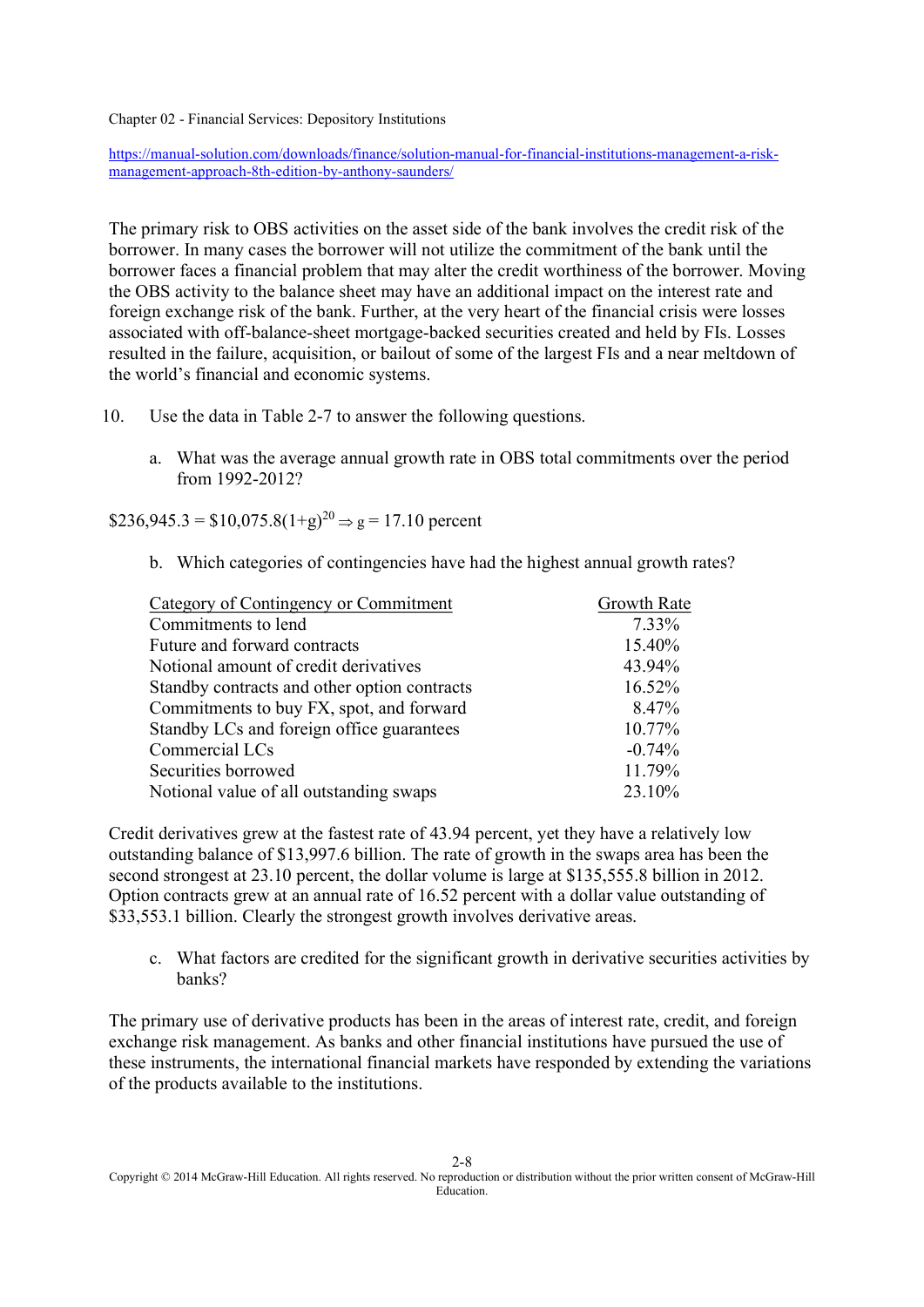https://manual-solution.com/downloads/finance/solution-manual-for-financial-institutions-management-a-riskmanagement-approach-8th-edition-by-anthony-saunders/

- 11. For each of the following banking organizations, identify which regulatory agencies (OCC, FRB, FDIC, or state banking commission) may have some regulatory supervision responsibility.
	- (a) State-chartered, nonmember, non-holding company bank.
	- (b) State-chartered, nonmember holding company bank
	- (c) State-chartered member bank
	- (d) Nationally chartered non-holding company bank.
	- (e) Nationally chartered holding company bank

| Bank Type | DCC | FRB | <b>FDIC</b> | SB Comm |
|-----------|-----|-----|-------------|---------|
| (a)       |     |     | Yes         | Yes     |
| (b)       |     | Yes | Yes         | Yes     |
| (c)       |     | Yes | Yes         | Yes     |
| (d)       | Yes | Yes | Yes         |         |
| (e)       | Yes | Yes | Yes         |         |

12. What are the main features of the Riegle-Neal Interstate Banking and Branching Efficiency Act of 1994? What major impact on commercial banking activity occurred from this legislation?

The main feature of the Riegle-Neal Act of 1994 was the removal of barriers to interstate banking. In September 1995 bank holding companies were allowed to acquire banks in other states. In 1997, banks were allowed to convert out-of-state subsidiaries into branches of a single interstate bank. As a result, consolidations and acquisitions have allowed for the emergence of very large banks with branches across the country.

13. What factors normally are given credit for the revitalization of the banking industry during the decade of the 1990s? How is Internet banking expected to provide benefits in the future?

The most prominent reason was the lengthy economic expansion in both the U.S. and many global economies during the entire decade of the 1990s. This expansion was assisted in the U.S. by low and falling interest rates during the entire period.

The extent of the impact of Internet banking remains unknown. However, the existence of this technology is allowing banks to open markets and develop products that did not exist prior to the Internet. Initial efforts focused on retail customers more than corporate customers. The trend should continue with the advent of faster, more customer friendly products and services, and the continued technology education of customers.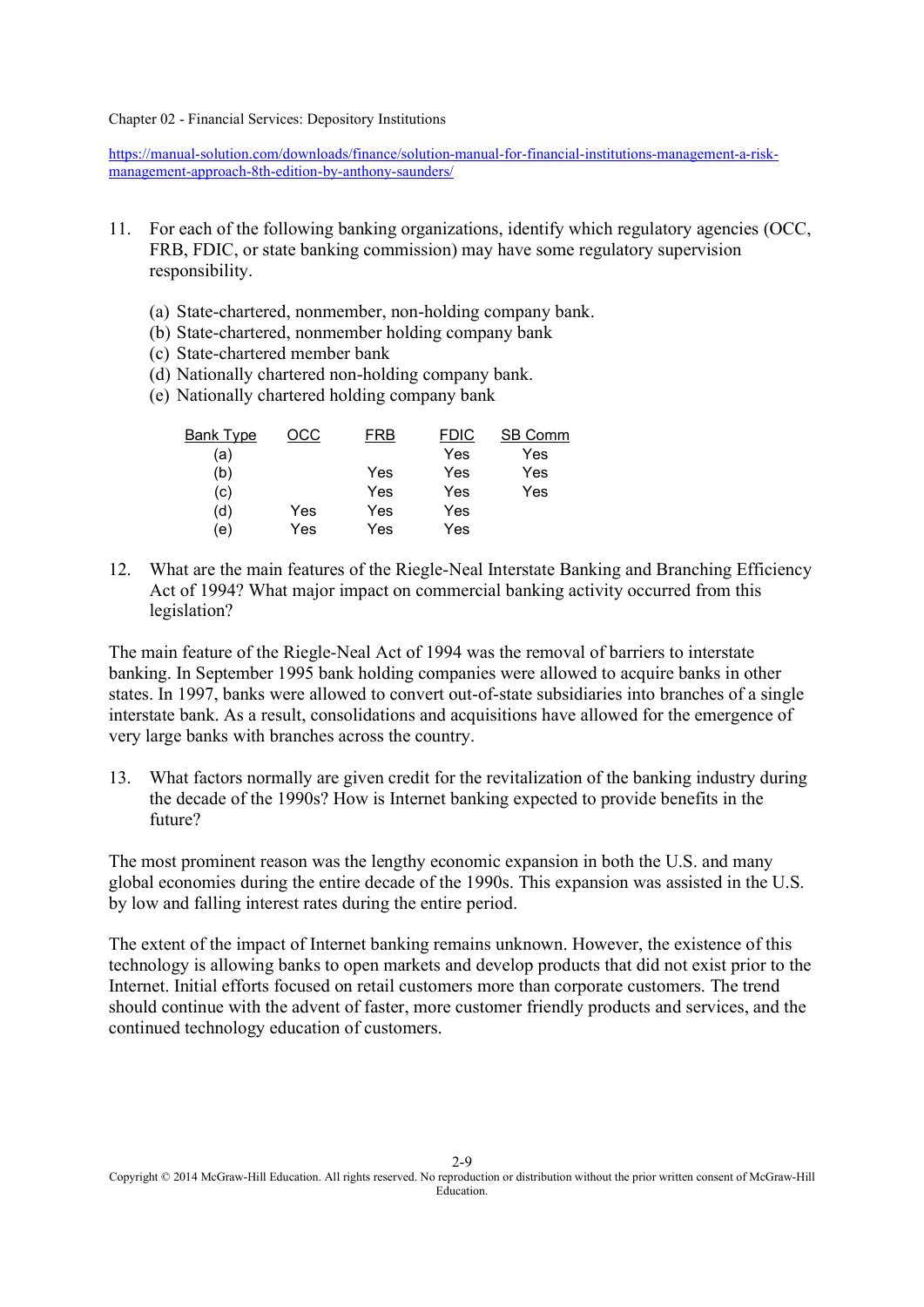https://manual-solution.com/downloads/finance/solution-manual-for-financial-institutions-management-a-riskmanagement-approach-8th-edition-by-anthony-saunders/

14. What factors are given credit for the strong performance of commercial banks in the early and mid-2000s?

The lowest interest rates in many decades helped bank performance on both sides of the balance sheet. On the asset side, many consumers continued to refinance homes and purchase new homes, an activity that caused fee income from mortgage lending to increase and remain strong. Meanwhile, the rates banks paid on deposits shrunk to all time lows. In addition, the development and more comfortable use of new financial instruments such as credit derivatives and mortgage-backed securities helped banks ease credit risk off the balance sheets. Finally, information technology has helped banks manage their risk more efficiently.

15. What factors are given credit for the weak performance of commercial banks in the late 2000s?

In the late 2000s, the U.S. economy experienced its strongest recession since the Great Depression. Commercial banks' performance deteriorated along with the economy. Sharply higher loss provisions and a very rare decline in noninterest income were primarily responsible for the lower industry profits. Things got even worse in 2008. Net income for all of 2008 was \$10.2 billion, a decline of \$89.8 billion (89.8 percent) from 2007. The ROA for the year was 0.13 percent, the lowest since 1987. Almost one in four institutions (23.6 percent) was unprofitable in 2008, and almost two out of every three institutions (62.8 percent) reported lower full-year earnings than in 2007. Total noninterest income was \$25.6 billion (11 percent), lower as a result of the industry's first ever full-year trading loss (\$1.8 billion), a \$5.8 billion (27.4 percent) decline in securitization income, and a \$6.6 billion drop in proceeds from sales of loans, foreclosed properties, and other assets. Net loan and lease charge-offs totaled \$38.0 billion in the fourth quarter, an increase of \$21.7 billion (132.7 percent) from the fourth quarter of 2007, the highest charge-off rate in the 25 years that institutions have reported quarterly net charge-offs. As the economy improved in the second half of 2009, so did commercial bank performance. While rising loan-loss provisions continued to dominate industry profitability, growth in operating revenues, combined with appreciation in securities values, helped the industry post an aggregate net profit. Noninterest income was \$4.0 billion (6.8 percent) higher than 2008 due to net gains on loan sales (up \$2.7 billion) and servicing fees (up \$1.9 billion). However, the industry was still feeling the effects of the long recession. Provisions for loan and lease losses totaled \$62.5 billion, the fourth consecutive quarter that industry provisions had exceeded \$60 billion. Net charge-offs continued to rise, for an 11th consecutive quarter.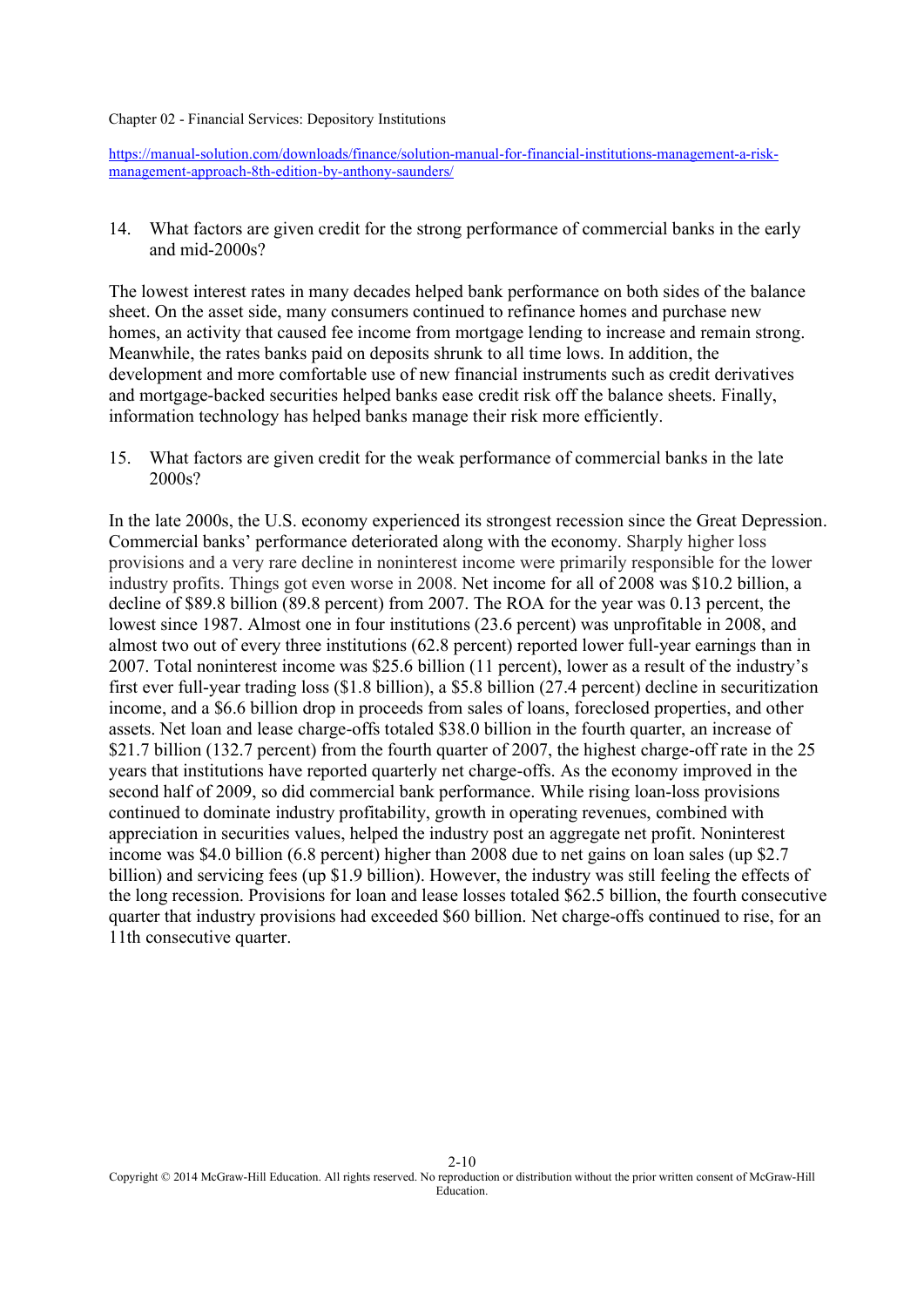https://manual-solution.com/downloads/finance/solution-manual-for-financial-institutions-management-a-riskmanagement-approach-8th-edition-by-anthony-saunders/

16. How do the asset and liability structures of a savings institution compare with the asset and liability structures of a commercial bank? How do these structural differences affect the risks and operating performance of a savings institution? What is the QTL test?

The savings institution industry relies on mortgage loans and mortgage-backed securities as the primary assets, while the commercial banking industry has a variety of loan products, including mortgage products. The large amount of longer-term fixed rate assets continues to cause interest rate risk, while the lack of asset diversity exposes the savings institution to credit risk. Savings institutions hold less cash and U.S. Treasury securities than do commercial banks. On the liability side, small time and saving deposits remain as the predominant source of funds for savings institutions, with some reliance on FHLB borrowing. The inability to nurture relationships with the capital markets also creates potential liquidity risk for the savings institution industry.

The acronym QTL stands for Qualified Thrift Lender. The QTL test refers to a minimum amount of mortgage-related assets that a savings institution must hold to maintain its charter as a savings institution. The amount currently is 65 percent of total assets.

17. How do savings banks differ from savings associations? Differentiate in terms of risk, operating performance, balance sheet structure, and regulatory responsibility.

The asset structure of savings banks is similar to the asset structure of savings associations with the exception that savings banks are allowed to diversify by holding a larger proportion of corporate stocks and bonds. Savings banks rely more heavily on deposits and thus have a lower level of borrowed funds. Both are regulated at both the state and federal level, with deposits insured by the FDIC's DIF.

18. What happened in 1979 to cause the failure of many savings institutions during the early 1980s? What was the effect of this change on the operating statements of savings associations?

The Federal Reserve changed its reserve management policy to combat the effects of inflation, a change which caused the interest rates on short-term deposits to increase dramatically more than the rates on long-term mortgages. As a result, for many savings institutions, the marginal cost of funds exceeded the average yield on assets. This caused a negative interest spread for the savings institutions. Further, because savings institutions were constrained by Regulation Q on the amount of interest which could be paid on deposits, they suffered disintermediation, or deposit withdrawals, which led to severe liquidity pressures on the balance sheets.

19. How did the two pieces of regulatory legislation—the DIDMCA in 1980 and the DIA in 1982─change the operating profitability of savings institutions in the early 1980s? What impact did these pieces of legislation ultimately have on the risk posture of the savings institution industry? How did the FSLIC react to this change in operating performance and risk?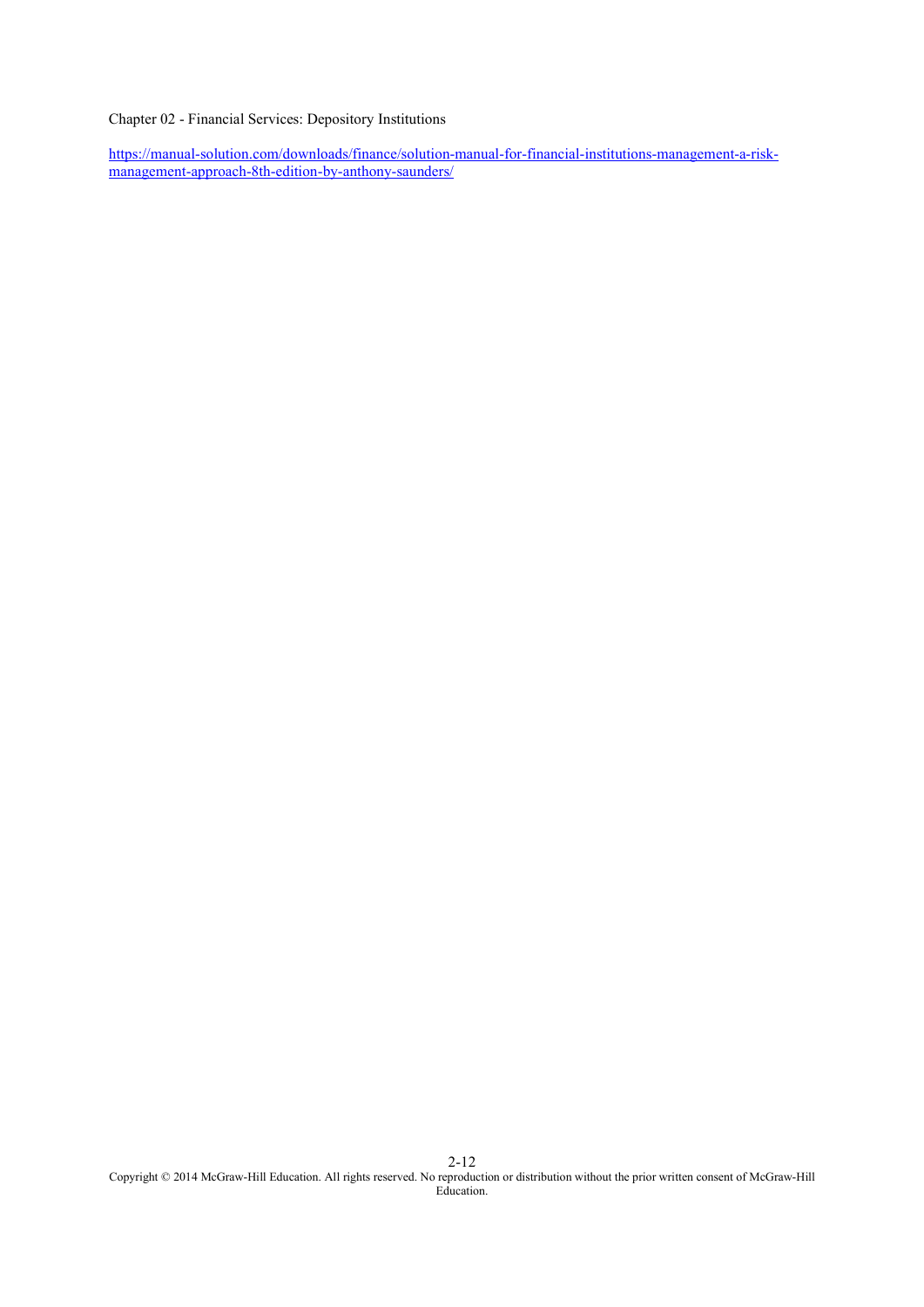https://manual-solution.com/downloads/finance/solution-manual-for-financial-institutions-management-a-riskmanagement-approach-8th-edition-by-anthony-saunders/

The two pieces of legislation allowed savings institutions to offer new deposit accounts, such as NOW accounts and money market deposit accounts, in an effort to reduce the net withdrawal flow of deposits from the institutions. In effect this action was an attempt to reduce the liquidity problem. In addition, savings institutions were allowed to offer adjustable-rate mortgages and a limited amount of commercial and consumer loans in an attempt to improve the profitability performance of the industry. Although many savings institutions were safer, more diversified, and more profitable, the FSLIC did not foreclose many of the savings institutions which were insolvent. Nor did the FSLIC change its policy of assessing higher insurance premiums on companies that remained in high risk categories. Thus, many savings institutions failed, which caused the FSLIC to eventually become insolvent.

20. How did the Financial Institutions Reform, Recovery, and Enforcement Act (FIRREA) of 1989 and the Federal Deposit Insurance Corporation Improvement Act of 1991 reverse some of the key features of earlier legislation?

FIRREA rescinded some of the expanded thrift lending powers of the DIDMCA of 1980 and the Garn-St Germain Act of 1982 by instituting the qualified thrift lender (QTL) test that requires that all thrifts must hold portfolios that are comprised primarily of mortgages or mortgage products such as mortgage-backed securities. The Act also required thrifts to divest their portfolios of junk bonds by 1994, and it replaced the FSLIC with a new thrift deposit insurance fund, the Savings Association Insurance Fund, which was managed by the FDIC.

The FDICA of 1991 amended the DIDMCA of 1980 by introducing risk-based deposit insurance premiums in 1993 to reduce excess risk-taking. FDICA also provided for the implementation of a policy of prompt corrective actions (PCA) that allows regulators to close banks more quickly in cases where insolvency is imminent. Thus, the ill-advised policy of regulatory forbearance should be curbed. Finally, the Act amended the International Banking Act of 1978 by expanding the regulatory oversight powers over foreign banks.

21. What is the "common bond" membership qualification under which credit unions have been formed and operated? How does this qualification affect the operational objective of a credit union?

The common bond policy allows anyone who meets a specific membership requirement to become a member of the credit union. The requirement normally is tied to a place of employment or residence. Because the common bond policy has been loosely interpreted, implementation has allowed credit union membership and assets to grow at a rate that exceeds similar growth in the commercial banking industry. Since credit unions are mutual organizations where the members are owners, employees essentially use saving deposits to make loans to other employees who need funds.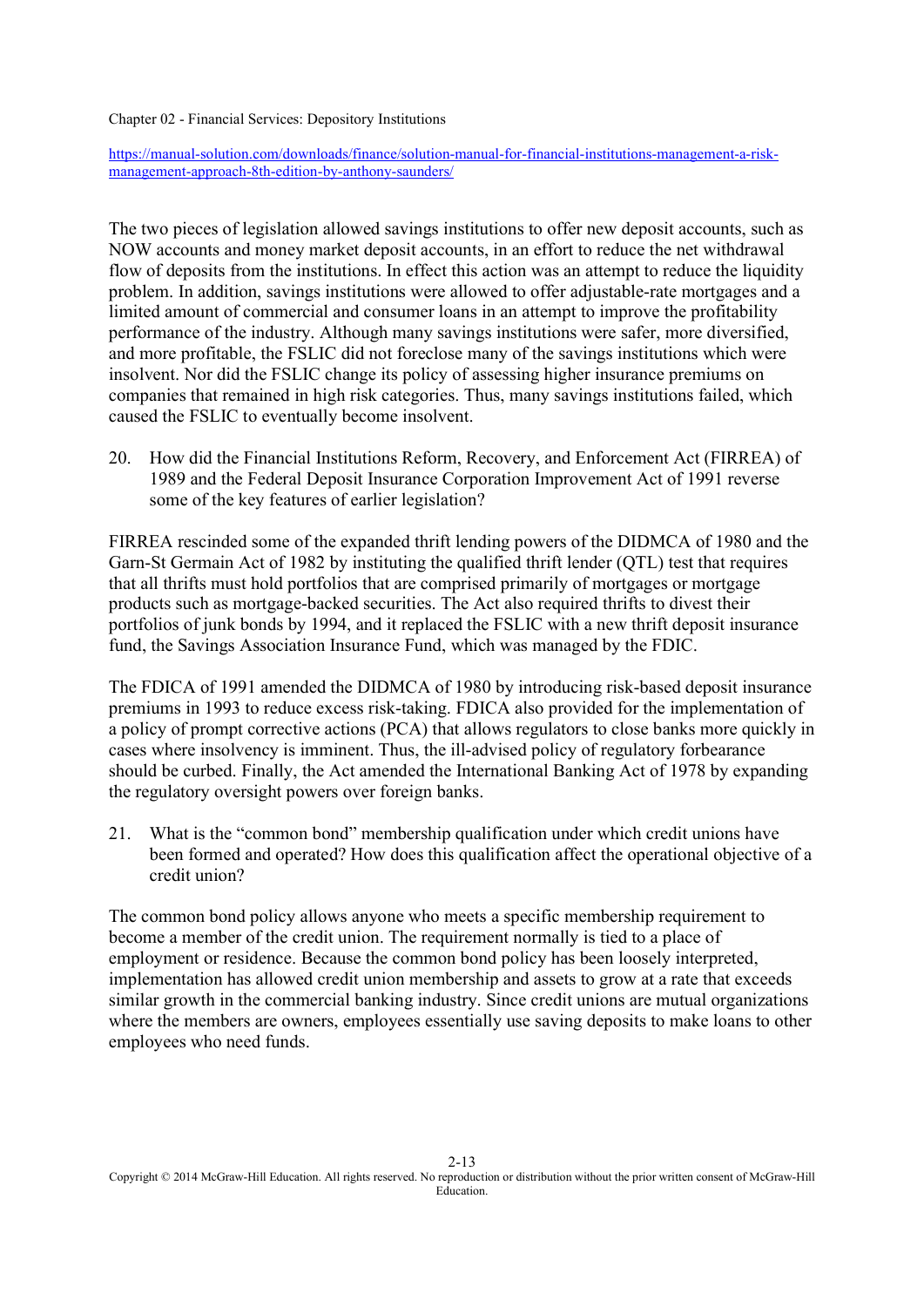https://manual-solution.com/downloads/finance/solution-manual-for-financial-institutions-management-a-riskmanagement-approach-8th-edition-by-anthony-saunders/

22. What are the operating advantages of credit unions that have caused concern among commercial bankers? What has been the response of the Credit Union National Association to the banks' criticisms?

Credit unions are tax-exempt organizations that often are provided office space by employers at no cost. As a result, because noninterest operating costs are very low, credit unions can lend money at lower rates and pay higher rates on savings deposits than can commercial banks. CUNA has responded saying that the cost to tax payers from the tax-exempt status is replaced by the additional social good created by the benefits to the members.

23. How does the asset structure of credit unions compare with the asset structure of commercial banks and savings institutions? Refer to Tables 2-6, 2-10, and 2-13 to formulate your answer.

The relative proportions of all three types of depository institutions are similar, with almost 30 percent of total assets held as investment securities and over 50 percent as loans. Savings institutions' loans are predominantly mortgage related, nonmortgage loans of credit unions are predominantly consumer loans, and commercial banks hold more business loans than either savings institutions or credit unions. On the liability side of the balance sheet, credit unions differ from banks in that they have less reliance on large time deposits and they differ from savings institutions in that they have virtually no borrowings from any source. The primary sources of funds for credit unions are transaction and small time and savings accounts.

24. Compare and contrast the performance of the worldwide depository institutions with those of major foreign countries during the financial crisis.

Quickly after it hit the U.S., the financial crisis spread worldwide. As the crisis started, banks worldwide saw losses driven by their portfolios of structured finance products and securitized exposures to the subprime mortgage market. Losses were magnified by illiquidity in the markets for those instruments. As with U.S. banks, this led to substantial losses in their marked to market valuations. In Europe, the general picture of bank performance in 2008 was similar to that in the U.S. That is, net income fell sharply at all banks. The largest banks in the Netherlands, Switzerland and the United Kingdom had net losses for the year. Banks in Ireland, Spain and the United Kingdom were especially hard hit as they had large investments in mortgages and mortgage-backed securities. Because they focused on the domestic retail banking, French and Italian banks were less affected by losses on mortgage-backed securities. Continental European banks, in contrast to UK banks, partially cushioned losses through an increase in their net interest margins.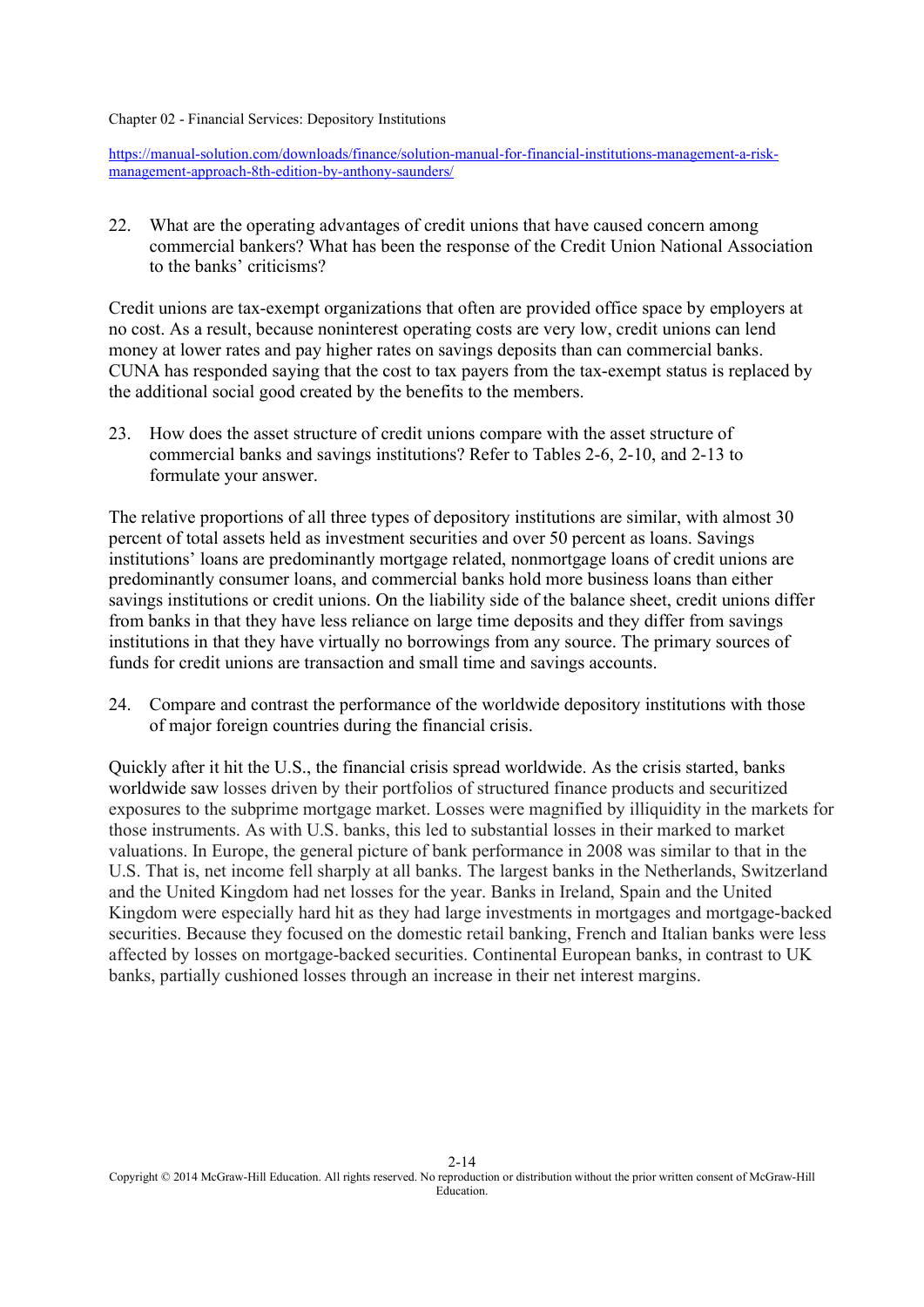https://manual-solution.com/downloads/finance/solution-manual-for-financial-institutions-management-a-riskmanagement-approach-8th-edition-by-anthony-saunders/

A number of European banks averted outright bankruptcy thanks to direct support from the central banks and national governments. During the last week of September and first week of October 2008, the German government guaranteed all consumer bank deposits and arranged a bailout of Hypo Real Estate, the country's second largest commercial property lender. The United Kingdom nationalized mortgage lender Bradford & Bingley (the country's eighth largest mortgage lender) and raised deposit guarantees from \$62,220 to \$88,890 per account. Ireland guaranteed deposits and debt of its six major financial institutions. Iceland rescued its third largest bank with a \$860 million purchase of 75 percent of the banks stock and a few days later seized the country's entire banking system. The Netherlands, Belgium, and Luxembourg central governments together agreed to inject \$16.37 billion into Fortis NV (Europe's first ever crossborder financial services company) to keep it afloat. However, five days later this deal fell apart, and the bank was split up. The Dutch bought all assets located in the Netherlands for approximately \$23 billion. The central bank in India stepped in to stop a run on the country's second largest bank ICICI Bank, by promising to pump in cash. Central banks in Asia injected cash into their banking systems as banks' reluctance to lend to each other led the Hong Kong Monetary Authority to inject liquidity into its banking system after rumors led to a run on Bank of East Asia Ltd. South Korean authorities offered loans and debt guarantees to help small and midsize businesses with short term funding. The United Kingdom, Belgium, Canada, Italy, and Ireland were just a few of the countries to pass an economic stimulus plan and/or bank bailout plan. The Bank of England lowered its target interest rate to a record low of 1 percent hoping to help the British economy out of a recession. The Bank of Canada, Bank of Japan, and Swiss National Bank also lowered their main interest rate to 1 percent or below. All of these actions were a result of the spread of the U.S. financial market crisis to world financial markets.

The worldwide economic slowdown experienced in the later stages of the crisis meant that bank losses became more closely connected to macroeconomic performance. Countries across the world saw companies scrambling for credit and cutting their growth plans. Additionally, consumers worldwide reduced their spending. Even China's booming economy slowed faster than had been predicted, from 10.1 percent in the second quarter of 2008 to 9 percent in the third quarter. This was the first time since 2002 that China's growth was below 10 percent and dimmed hopes that Chinese demand could help keep world economies going. In late October, the global crisis hit the Persian Gulf as Kuwait's central bank intervened to rescue Gulf Bank, the first bank rescue in the oil rich Gulf. Until this time, the area had been relatively immune to the world financial crisis. However, plummeting oil prices (which had dropped over 50 percent between July and October) left the area's economies vulnerable. In this period, the majority of bank losses were more directly linked to a surge in borrower defaults and to anticipated defaults as evidenced by the increase in the amount and relative importance of loan loss provision expenses. International banks' balance sheets continued to shrink during the first half of 2009 (although at a much slower pace than in the preceding six months) and, as in the U.S., began to recover in the latter half of the year. In the fall of 2009, a steady stream of mostly positive macroeconomic news reassured investors that the global economy had turned around, but investor confidence remained fragile. For example, in late November 2009, security prices worldwide dropped sharply as investors reacted to news that government-owned Dubai World had asked for a delay in some payments on its debt. Further, throughout the spring of 2010 Greece struggled with a severe debt crisis. Early on, some of the healthier European countries tried to step in and assist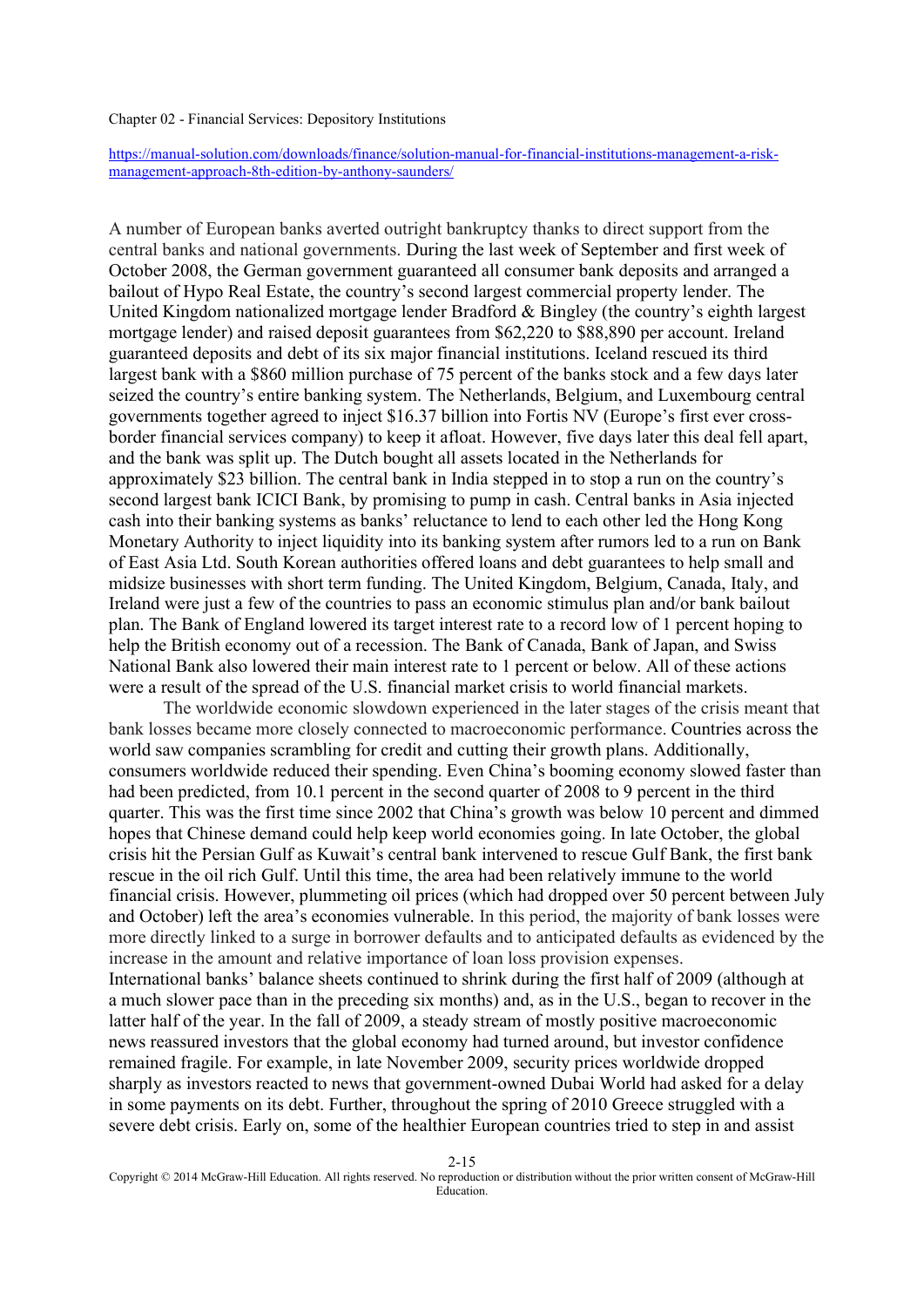https://manual-solution.com/downloads/finance/solution-manual-for-financial-institutions-management-a-riskmanagement-approach-8th-edition-by-anthony-saunders/

the debt ridden country. Specifically, in March 2010 a plan led by Germany and France to bail out Greece with as much as \$41 billion in aid began to take shape. However, in late April Greek bond prices dropped dramatically as traders began betting a debt default was inevitable, even if the country received a massive bailout. The selloff was the result of still more bad news for Greece, which showed that the 2009 budget deficit was worse than had been previously reported, and as a result politicians in Germany began to voice opposition to a Greek bailout. Further, Moody's Investors Service downgraded Greece's debt rating and warned that additional cuts could be on the way. Greece's debt created heavy losses across the Greek banking sector. A run on Greek banks ensued. Initially, between  $\epsilon$ 100 and  $\epsilon$ 500 million per day was being withdrawn from Greek banks. At its peak, the run on Greek banks produced deposit withdrawals of as high as  $\epsilon$ 750 billion a day, nearly 0.5 percent of the entire  $\epsilon$ 170 billion deposit base in the Greek banking system.

 Problems in the Greek banking system then spread to other European nations with fiscal problems, such as Portugal, Spain, and Italy. The risk of a full blown banking crisis arose in Spain where the debt rating of 16 banks and four regions were downgraded by Moody's Investor Service. Throughout Europe, some of the biggest banks announced billions of euros lost from write downs on Greek loans. In 2011, Crédit Agricole reported a record quarterly net loss of  $€3.07$  billion (\$4.06 billion U.S.) after a  $€220$  million charge on its Greek debt. Great Britain's Royal Bank of Scotland revalued its Greek bonds at a 79 percent loss—or £1.1 billion (\$1.7 billion U.S.)—for 2011. Germany's Commerzbank's fourth quarter 2011 earnings decreased by a  $\epsilon$ 700 million due to losses on Greek sovereign debt. The bank needed to find  $\epsilon$ 5.3 billion euros to meet the stricter new capital requirements set by Europe's banking regulator. Bailed out Franco-Belgian bank Dexia warned it risked going out of business due to losses of  $\epsilon$ 11.6 billion from its break-up and exposure to Greek debt and other toxic assets such as U.S. mortgagebacked securities. Even U.S. banks were affected by the European crisis. In late 2010, U.S. banks had sovereign risk exposure to Greece totaling \$43.1 billion. In addition, exposures to Ireland totaled \$113.9 billion, to Portugal totaled \$47.1 billion, and to Spain \$187.5 billion. Worldwide, bank exposure to these four countries totaled \$2,512.3 billion. Default by small country like Greece cascaded into something that threatened the world's financial system.

 Worried about the affect a Greek debt crisis might have on the European Union, other European countries tried to step in and assist Greece. On May 9, 2010, in return for huge budget cuts, Europe's finance ministers and the International Monetary Fund approved a rescue package worth \$147 billion and a "safety net" of \$1 trillion aimed at ensuring financial stability across Europe. Through the rest of 2010 and into 2012, Eurozone leaders agreed on more measures designed to prevent the collapse of Greece and other member economies. In return, Greece continued to offer additional austerity reforms and agreed to reduce its budget deficits. At times, the extent of these reforms and budget cuts led to worker strikes and protests (some of which turned violent), as well as changes in Greek political leadership. In December 2011, the leaders of France and Germany agreed on a new fiscal pact that they said would help prevent another debt crisis. Then French President Nicolas Sarkozy outlined the basic elements of the plan to increase budget discipline after meeting with German Chancellor Angela Merkel in Paris. The pact, which involved amending or rewriting the treaties that govern the European Union, was presented in detail at a meeting of European leaders and approved. Efforts by the EU and reforms enacted by the Greek and other European country governments appear to have worked. As on December 18, 2012, Standard & Poor's raised its rating on Greek debt by six notches to B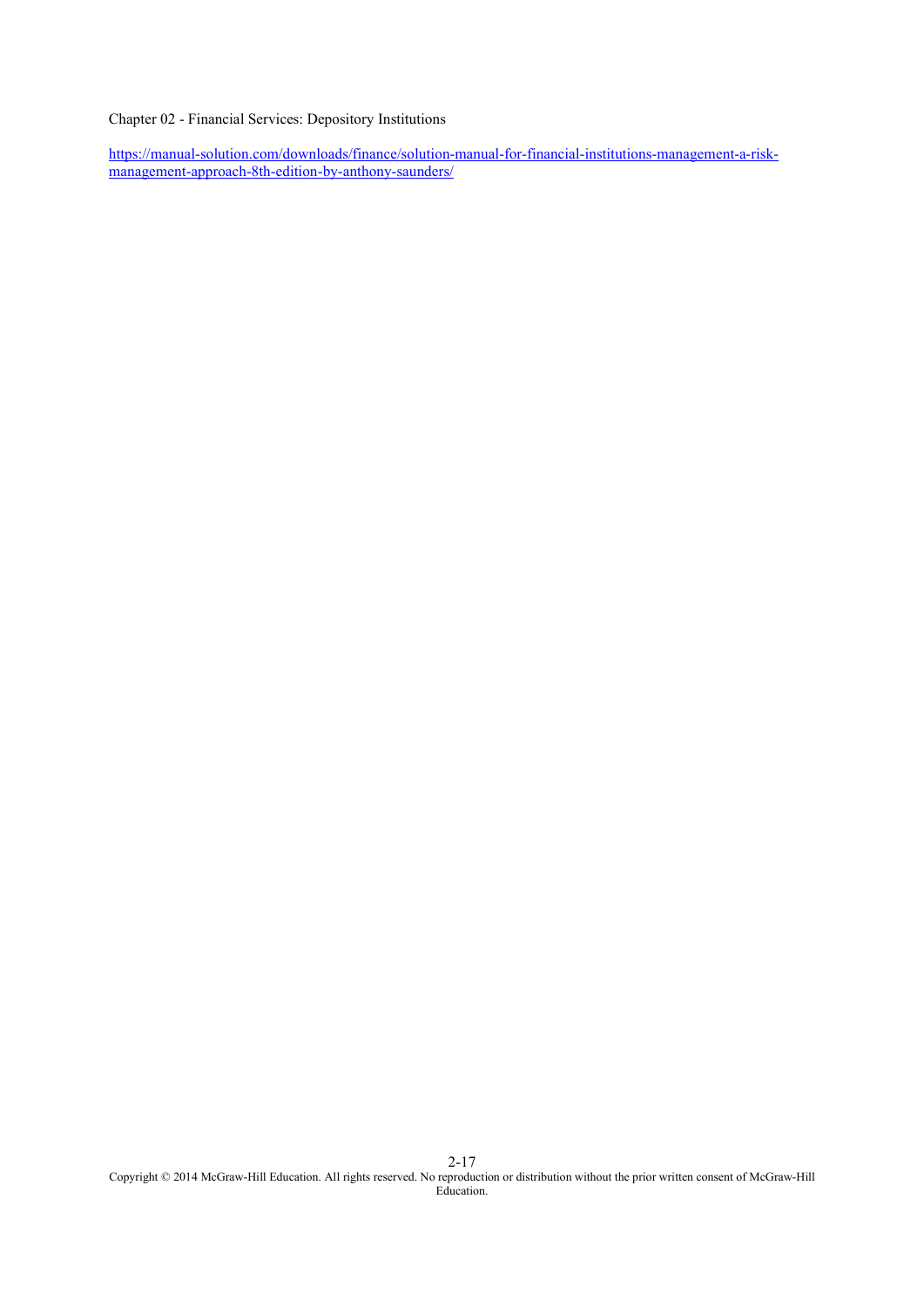https://manual-solution.com/downloads/finance/solution-manual-for-financial-institutions-management-a-riskmanagement-approach-8th-edition-by-anthony-saunders/

minus from selective default Tuesday. S&P cited a strong and clear commitment from members of the euro zone to keep Greece in the common currency bloc as the main reason for the upgrade.

The questions and problems that follow refer to Appendix 2B.

25. The financial statements for First National Bank (FNB) are shown below:

## Balance Sheet - First National Bank

| Assets                         |          | <b>Liabilities and Equity</b> |          |
|--------------------------------|----------|-------------------------------|----------|
| Cash                           | 450      | Demand deposits               | \$5,510  |
| Demand deposits from other FIs | 1,350    | Small time deposits           | 10,800   |
| Investments                    | 4,050    | Jumbo CDs                     | 3,200    |
| Federal funds sold             | 2,025    | Federal funds purchased       | 2,250    |
| Loans                          | 15,525   | Equity                        | 2,200    |
| Reserve for loan losses        | (1,125)  |                               |          |
| Premises                       | 1,685    |                               |          |
| Total assets                   | \$23,960 | Total liabilities/equity      | \$23,960 |
|                                |          |                               |          |

# Income Statement - First National Bank

| Interest Income           | \$2,600 |
|---------------------------|---------|
| Interest expense          | 1,650   |
| Provision for loan losses | 180     |
| Noninterest income        | 140     |
| Noninterest expense       | 420     |
| Taxes                     | 90      |

a. Calculate the dollar value of FNB's earning assets.

Earning assets  $=$  investment securities  $+$  net loans  $= $4,050 + $2,025 + $15,525 - $1,125 = $20,475$ 

b. Calculate FNB's ROA.

 $ROA = (\$2,600 - \$1,650 - \$180 + \$140 - \$420 - \$90) \times 23,960 = 1.67\%$ 

c. Calculate FNB's asset utilization ratio.

Asset utilization =  $(\$2,600 + \$140)/\$23,960 = 11.44\%$ 

d. Calculate FNB's spread.

Spread =  $(\$2,600/\$20,475) - (\$1,650/(\$10,800 + \$3,200 + \$2,250)) = 2.54\%$ 

2-18

Copyright © 2014 McGraw-Hill Education. All rights reserved. No reproduction or distribution without the prior written consent of McGraw-Hill Education.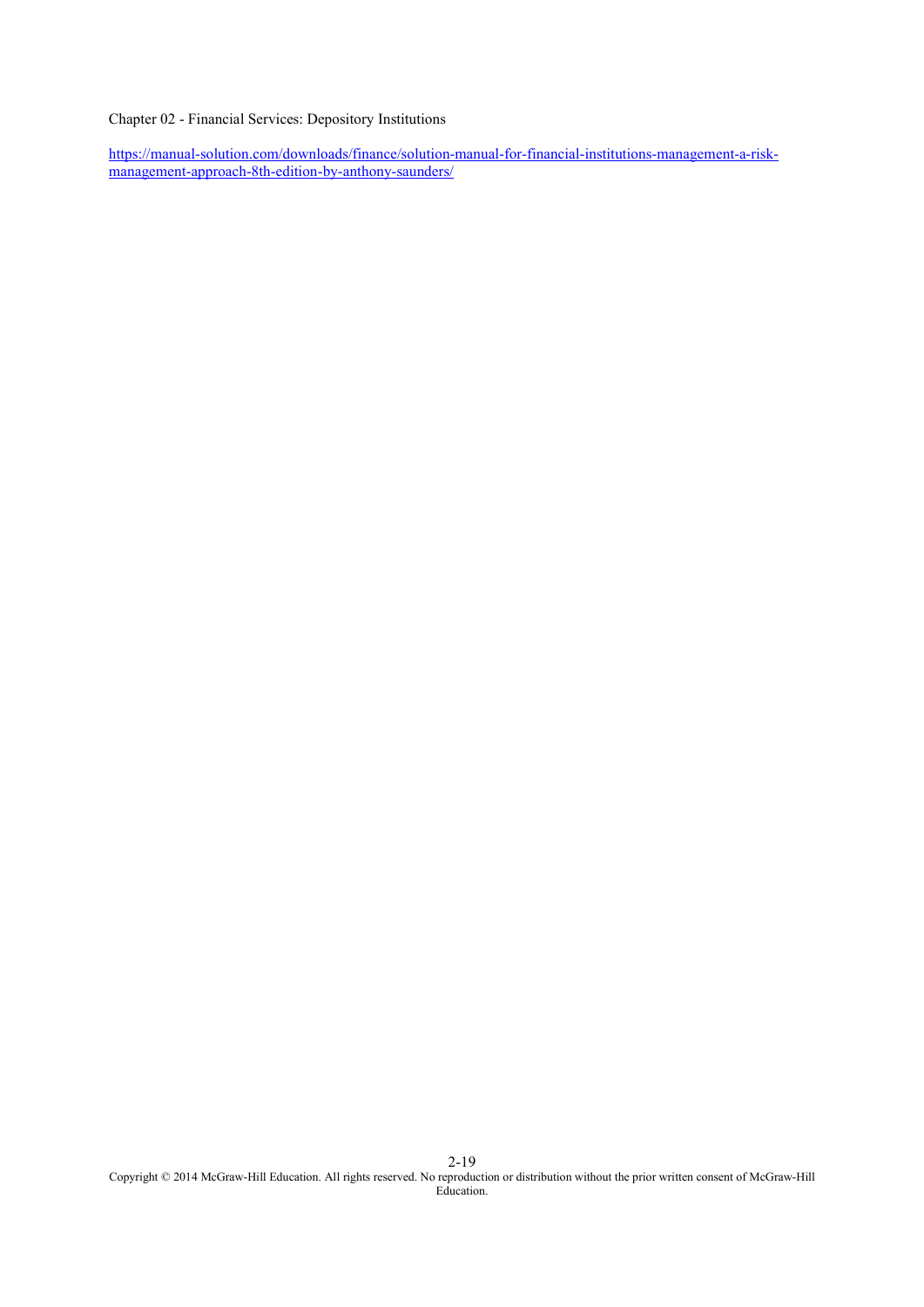https://manual-solution.com/downloads/finance/solution-manual-for-financial-institutions-management-a-riskmanagement-approach-8th-edition-by-anthony-saunders/

# 26. Megalopolis Bank has the following balance sheet and income statement.

## Balance Sheet (in millions)

| Assets                            |                         | Liabilities and Equity       |           |
|-----------------------------------|-------------------------|------------------------------|-----------|
| Cash and due from banks           | \$9,000                 | Demand deposits              | \$19,000  |
| Investment securities             | 23,000                  | <b>NOW</b> accounts          | 89,000    |
| Repurchase agreements             | 42,000                  | Retail CDs                   | 28,000    |
| Loans                             | 90,000                  | Debentures                   | 19,000    |
| <b>Fixed Assets</b>               | 15,000                  | <b>Total liabilities</b>     | \$155,000 |
| Other assets                      | 4,000                   | Common stock                 | 12,000    |
| Total assets                      | \$183,000               | Paid in capital              | 4,000     |
|                                   |                         | Retained earnings            | 12,000    |
|                                   |                         | Total liabilities and equity | \$183,000 |
|                                   | <b>Income Statement</b> |                              |           |
| Interest on fees and loans        |                         | \$9,000                      |           |
| Interest on investment securities |                         | 4,000                        |           |
| Interest on repurchase agreements |                         | 6,000                        |           |
| Interest on deposits in banks     |                         | 1,000                        |           |
| Total interest income             |                         | \$20,000                     |           |
| Interest on deposits              |                         | 9,000                        |           |
| Interest on debentures            |                         | 2,000                        |           |
| Total interest expense            |                         | \$11,000                     |           |
| Operating income                  |                         |                              |           |
| Provision for loan losses         |                         | 2,000                        |           |
| Other income                      |                         | 2,000                        |           |
| Other expenses                    |                         | 1,000                        |           |
| Income before taxes               |                         | \$8,000                      |           |
| Taxes                             |                         | 3,000                        |           |
| Net income                        |                         | \$5,000                      |           |
| For Megalopolis, calculate:       |                         |                              |           |
| a. Return on equity               |                         |                              |           |

Return on equity =  $5,000$ m/28,000m = 17.86%

b. Return on assets

Return on assets =  $5,000$ m/183,000m =  $2.73\%$